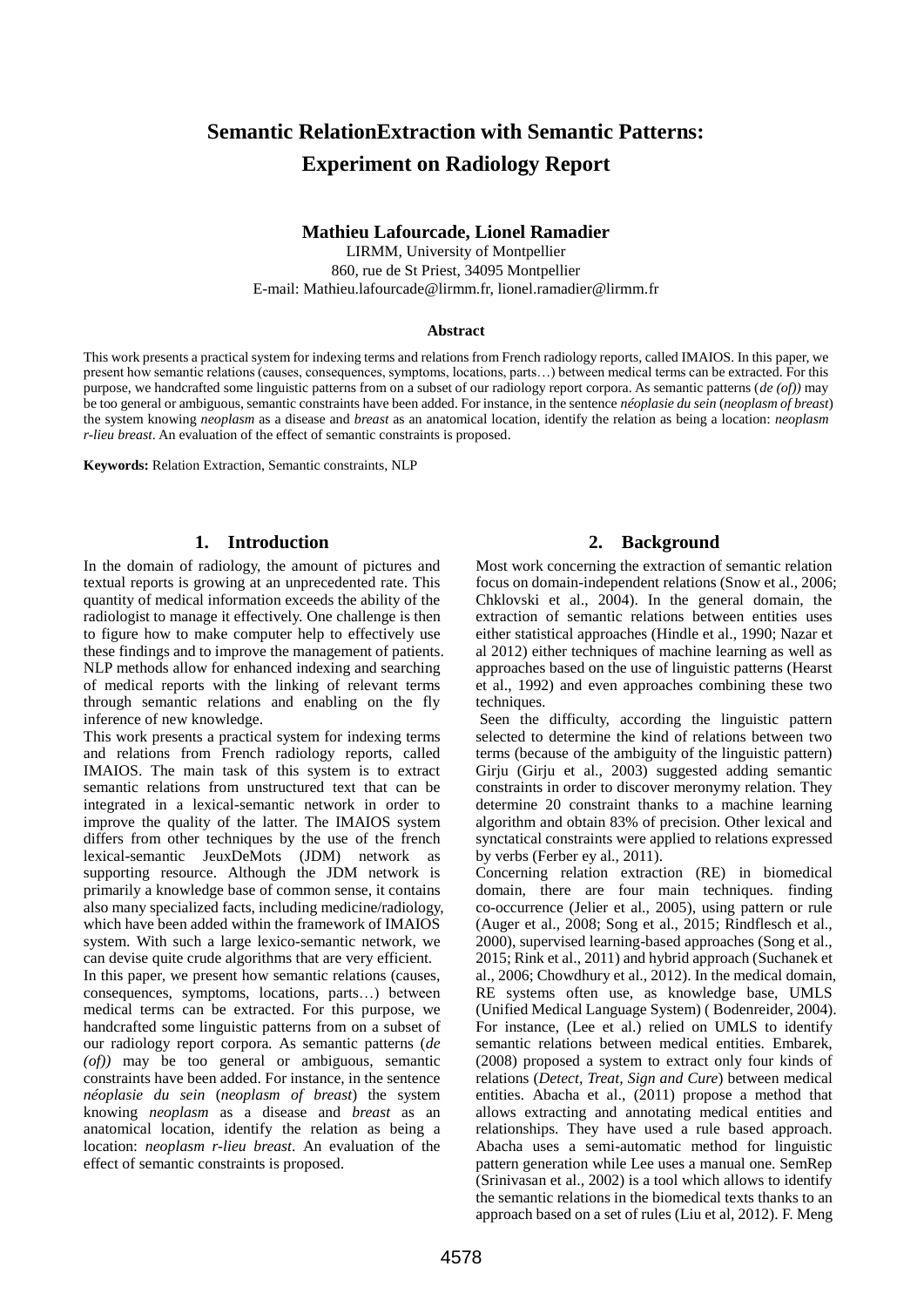et al., 2015 propose an MSA (multiple sequence alignment) based framework for generating automatically lexical patterns (but not semantic ones).

## **3. Our Approach: Semantic Patterns**

.

The principle of our approach is quite simple (if not simplistic). As a first step, we identify compound terms. In a second step, we identify semantic relations between terms using semantic patterns. In the sentence *fracture of orbital floor passing by the infra-orbital canal*, the first step identify *fracture\_of\_orbital\_floor* and *infra-orbital\_canal* as an anatomical location. Thanks to the linguistic patterns *passing by the,* we are be able to validate the presence of a semantic relation between the two terms.

Our technique of entity extraction can be categorized in a dictionary-based approach and our method of relation extraction uses patterns or rules. The knowledge base on which our radiological reports entity extraction relies is the French lexical network JeuxDeMots (Lafourcade 2007). Although this network is general, it contains many specialty data, including medicine/radiology, which we have added within the framework IMAIOS project. The JDM network is a lexical-semantic graph for the French language whose lexical relations are generated both through GWAP (Games with a purpose) and via a contributory tool called Diko (manual insertion and automatic inferences with validation). At the time of this writing the JDM network contains over 23 millions relations between around 500,000 terms (many with inflected forms like plurals).

The identification of compound terms is made upstream compared to the content of JeuxDeMots network. We use the underscore to aggregate the two parts of a compound word so that it is considered as an entity at the time of the extraction (*tibia\_fracture*). In our work, we are able to identify from JDM concepts like *disease, symptom, anatomical location, characteristic (hyperintensity or hyperdensity),* associated to terms. Moreover, to identify POS (part of speech) we use also JDM network. This information is available in the network.

#### **3.1 Semantic Relation Extraction**

Our relation extraction approach is based on the use of linguistic patterns, similar to (Embarek and al, 2008). For each relation type (tableau 1), we build patterns and match them with the sentences to identify the correct relation.

| <b>Types of relations</b> | <b>Meaning</b>                 |  |  |
|---------------------------|--------------------------------|--|--|
| r_synonym                 | Synonyms or<br>quasi           |  |  |
|                           | synonyms                       |  |  |
| r_syn_strict              | Strict synonyms                |  |  |
|                           | (direct substitution is        |  |  |
|                           | possible)                      |  |  |
| r isa                     | Generic<br>terms               |  |  |
|                           | (hypernym)                     |  |  |
| r charac                  | <b>Typical characteristics</b> |  |  |
| r target                  | Target of disease              |  |  |
|                           | (people, organ, etc)           |  |  |
| r_symptom                 | Symptoms of disease            |  |  |
| location                  | <b>Typical locations</b>       |  |  |

| r_part_of            | <b>Typicals parts</b>       |  |  |
|----------------------|-----------------------------|--|--|
| holo                 | <b>Typical wholes</b>       |  |  |
| cause                | <b>Typical causes</b>       |  |  |
| consequence          | <b>Typical consequences</b> |  |  |
| r against            | <b>Treatments</b>           |  |  |
| r predecesseur_space | localization<br>Spatial     |  |  |
|                      | (before)                    |  |  |
| r successeur space   | localization<br>Spatial     |  |  |
|                      | (after)                     |  |  |

Table 1: list of relations using for extraction

We have chosen these 15 semantic relations for radiology report indexation following the advice of radiologists, but they can be of any general purpose. Some authors have already noted that the use of patterns is an effective method for automatic information extraction from corpora if they are efficiently designed (Embarek et al., 2008; Cimino et al., 1993).

### **3.2 Linguistic Patterns + Contraint = Semantic Patterns**

For many relation types of the JDM network, we designed a set of linguistic patterns (tableau 2). These patterns are (for now) manually built through partial analysis of our corpus. In our experiment, we restricted ourselves to 42 semantic patterns, 12 of which are specific to medicine.

| <b>Relations</b> | of<br><b>Examples</b><br>in<br>patterns | οf<br><b>Exemples</b><br>in<br>patterns                                                                                                                                                                                                                    |
|------------------|-----------------------------------------|------------------------------------------------------------------------------------------------------------------------------------------------------------------------------------------------------------------------------------------------------------|
|                  | <b>English</b>                          | <b>French</b>                                                                                                                                                                                                                                              |
| location         | E1 on the $E2$                          | E1 au niveau de<br>E <sub>2</sub>                                                                                                                                                                                                                          |
| location         | E1 in E2                                | E1 dans E2                                                                                                                                                                                                                                                 |
| location         | E1 is on the E2                         | F1<br>se l<br>trouve<br>dans E2                                                                                                                                                                                                                            |
| location         | E1 passing by E2                        | E1 passant par<br>E <sub>2</sub>                                                                                                                                                                                                                           |
| causes           | E1  <br>may trigger<br>E <sub>2</sub>   | E1 déclenchant<br>E <sub>2</sub>                                                                                                                                                                                                                           |
| characteristic   | F1<br>is<br>characterized by<br>F2      | F1<br>est<br>caractérisé<br>par<br>F2                                                                                                                                                                                                                      |
| characteristic   | Noun Adj                                | Nom + Adjectif                                                                                                                                                                                                                                             |
| synonym          | E1 also called E2                       | E1 =<br>encore<br>appelé                                                                                                                                                                                                                                   |
| causes           | E1 can produce<br>F2                    | E1 and the set of the set of the set of the set of the set of the set of the set of the set of the set of the<br>Set of the set of the set of the set of the set of the set of the set of the set of the set of the set of the<br>S<br>peut<br>produire E2 |
| consequence      | E1 cause E2                             | E1 provoque E2                                                                                                                                                                                                                                             |
| hypernym         | E1 is a E2                              | E1 est un E2                                                                                                                                                                                                                                               |
| consequence      | E1 leading to a<br>E <sub>2</sub>       | E1 menant à E2                                                                                                                                                                                                                                             |

| Table 2: Examples of relations patterns. The actual |  |
|-----------------------------------------------------|--|
| patterns are in French.                             |  |

For some relations several difficulties related to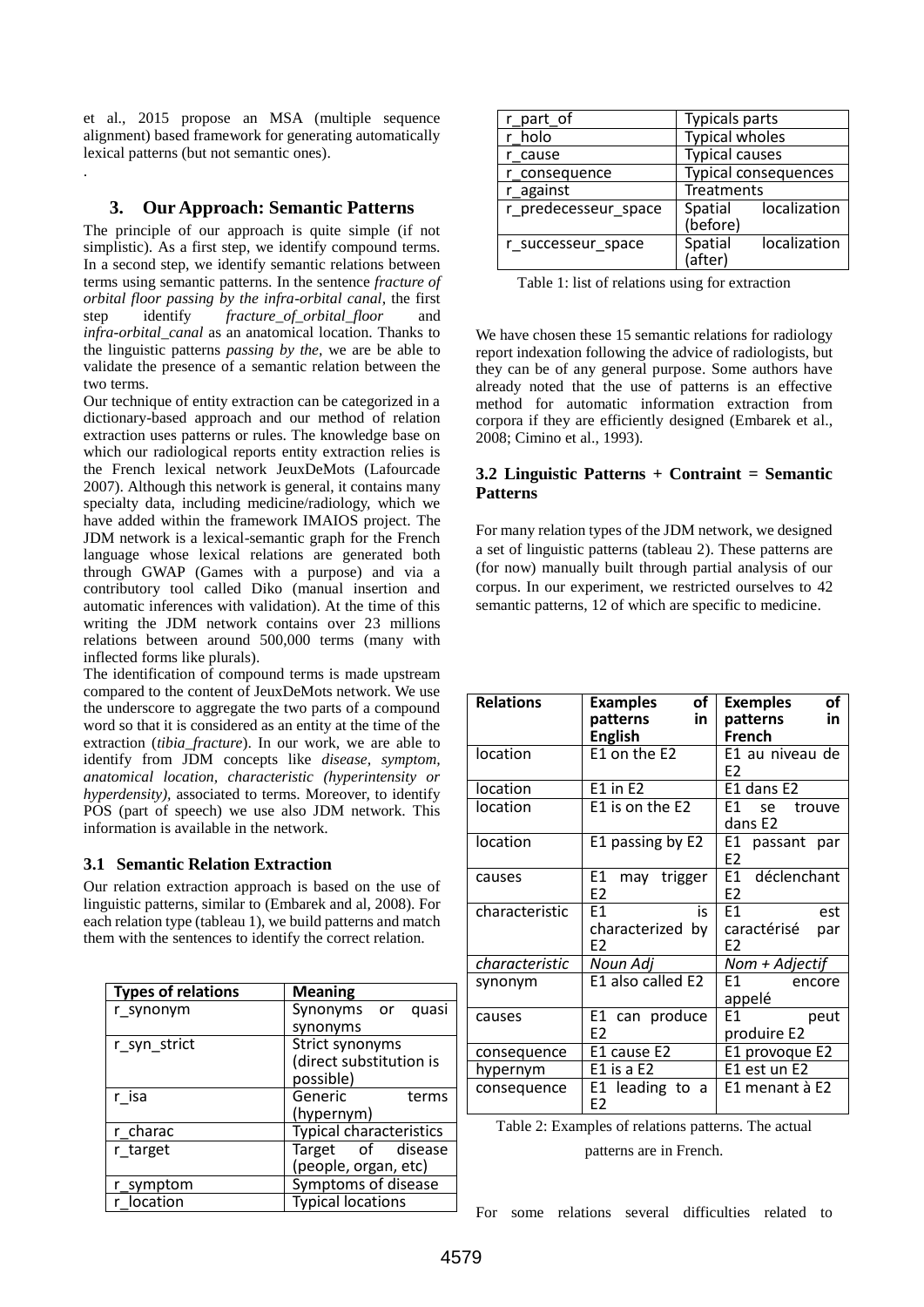ambiguity appeared. For the relation of *location*, we can distinguish two kinds of relations depending on the pattern. First the relation r\_lieu (hepatocellular carcinoma is *at the level of* the liver). The second relation is holonomy. It defines the relationship between a term denoting the whole and a term denoting a member of the whole (femur *r\_holo* lower limb). For some connectors (*of* in **caudate lobe** *of* **liver**) both relations are correct (caudate lobe *r\_lieu* liver and caudate lobe *r\_holo* liver). Note, that we also make use detection of immediate co-occurences of entities for characteristic relation. For instance *mutifocal hepatocellular carcinoma* (HCC) appears five times together, so we consider multifocal as a probable characteristic of HCC (HCC *r\_characteristic* multifocal).

#### **3.3 Constraint on Patterns**

For some linguistic patterns it is very difficult to determine precisely the kind of relation (for example *the French connector de* (*of*), *sous (under)).* So, we have added some semantic constraints on linguistic patterns. A semantic constraint is a condition that should verify the reification of one of variable of the pattern. We may have any number of constraints on \$x and \$y. We present some examples below:

\$x **de** \$y

If  $x \rightarrow \text{isa}$  illness  $x \rightarrow y \rightarrow \text{isa}$  anatomical location  $\rightarrow y \rightarrow \text{isa}$ *r\_location* \$y

If \$x *r\_isa* anatomical\_structure and \$y *r\_isa* anatomical\_structure  $\rightarrow$  \$x *r\_part\_of* \$y

\$x **en** \$y

If  $x \rightarrow isa$  disease &  $y \rightarrow isa$  anatomical location  $\rightarrow x$ *r\_location* \$y

#### \$x **avec** \$y

If  $x \rightarrow r$ *isa* disease &  $y \rightarrow r$ *isa* clinical sign  $\rightarrow x$ *r\_symptom* \$y

\$x **sous** \$y

If  $x \rightharpoondown$  *r\_isa* disease &  $y \rightharpoondown$  *isa* treatment  $\rightarrow x \rightharpoondown$  *f x\_r\_against-1* (is treated by) \$y

#### \$x **au niveau du** \$y

If  $x \rightarrow x$  *is a* disease &  $y \rightarrow x$  *r\_isa* anatomical\_location  $\rightarrow x$ *r\_location* \$y

#### \$x **due à** \$y

If  $x$  r\_isa disease &  $y$  r\_isa microorganism  $||$  r\_isa environment factor  $\rightarrow$  \$x r\_cause \$y

#### \$x **porteur de** \$y

If  $x r$  is a person &  $y r$  is a disease  $\rightarrow y r$  target  $x$ 

**\$x \$y**

If  $x \rightarrow p \circ s$  Adj &  $y \rightarrow p \circ s$  Nom  $\rightarrow y \circ r$  carac  $x$ 

**\$x \$y**

If  $x \rightarrow p \circ s$  Noun &  $y \rightarrow p \circ s$  Adj  $\rightarrow x \circ r$  carac  $y \circ s$ 

In some cases, it is difficult to find some proper rules. Then we decide to incorporate some adjectival or adverbial multiword expressions in the network. For example, to deal with the noun phrase *lesion in (en) hyperintensity,* the expression *in hyperintensity* is added to the JDM network.

As mentioned above, we have crafted a small set of semantic patterns for testing purpose (we have, for the moment, identified 12 semantic patterns specific to medicine and 30 more general ones) and especially to detect properly relations for common connectors (*de(of), du, en*, *avec, sous*).

## **3.4 Algorithm**

Starting from a given corpus (a radiological in our case), the procedure for extracting relations is informally the following:

> Let S the result set, being the empty set at initialization Finding pattern occurrence in the text by moving a word window of size *n (essentially similar to using a Finite State Automata implementing the recognition of the linguistic patterns)* For each pattern occurrence applying constraints to the instantiated variables If constrains are verified then the associated semantic relation is associated to \$x and \$y, that is to say added to S

Return S

The value of *n* is the length of the longest pattern (including both variables). The result set S is weighted, the weight is the number of time that a given semantic relations between two given terms have been found in the text. Let's take an example with the following semantic patterns:

**"\$x** *du* **\$y"** | \$x *r\_isa* disease & \$y *r\_isa* anatomical\_place **\$x** *r\_location* **\$y**

**"\$x** *du* **\$y"** | \$x *r\_isa* anatomical\_place & \$y *r\_isa* anatomical\_place  $\rightarrow$  \$y *r\_has\_part* \$x From the noun phrase below (in French):

« contusion intra-osseuse de l'os sous-chondral en zone portante du condyle latéral » we extract: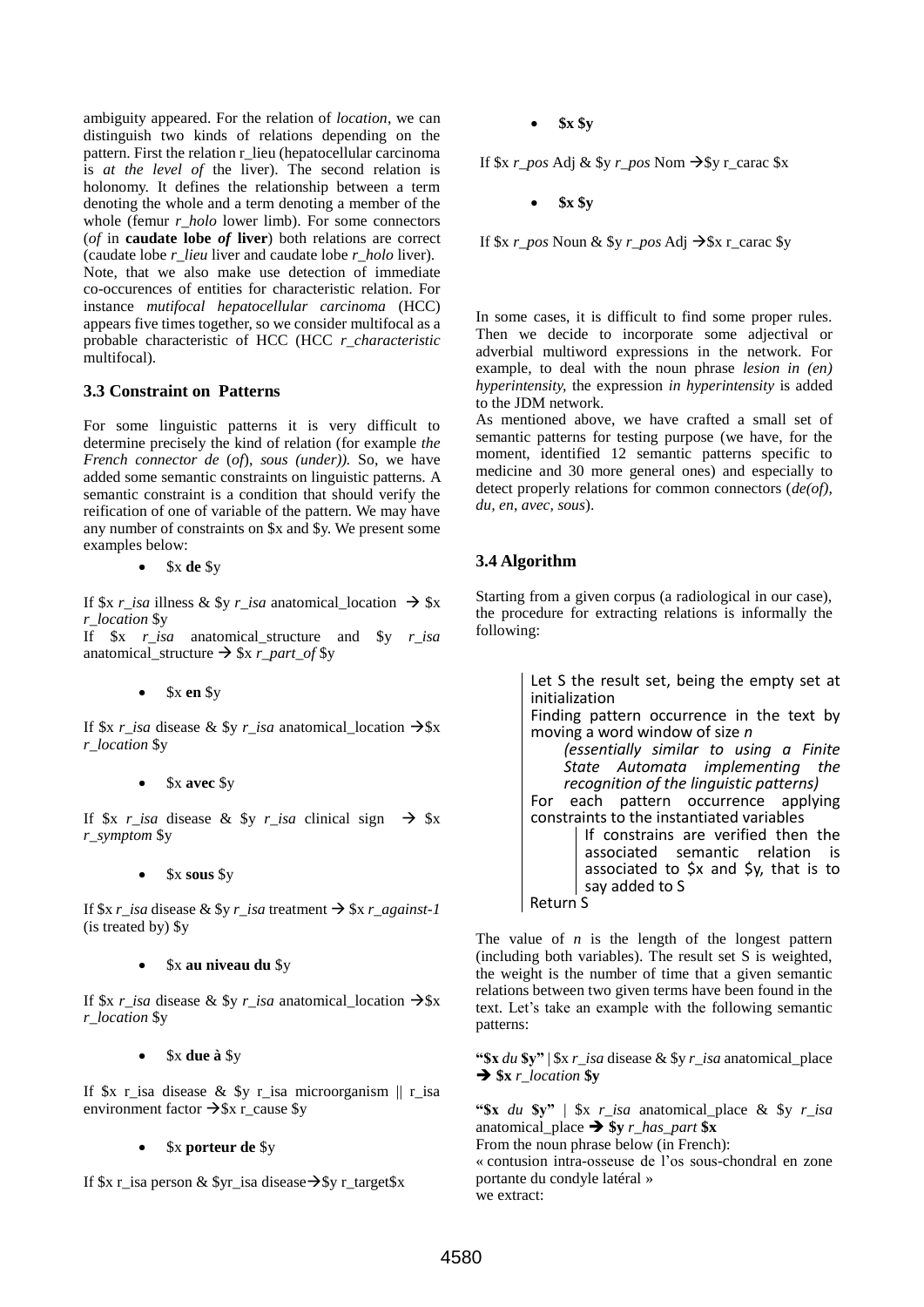contusion intra-osseuse *r\_location* os sous-chondral

os sous-chondral *r\_has\_part* condyle latéral

### **4. Results and Discussion**

In order to evaluate the performances of our algorithm, we used classical measures namely precision, recall and F-measure (table 3). From a corpus of more 30 000 medical reports, we extracted a random subset of around 120 000 relation instances for the different relation types. About 800 of these relations were manually checked for evaluating precision. For assessing recall, we manually identified the relations in about 300 medical reports and then we applied our algorithm for comparison.

| relations      | <b>Precision</b> | Recall | <b>F-measure</b> |
|----------------|------------------|--------|------------------|
| cause          | 74%              | 60%    | 66%              |
| consequence    | 70%              | 62%    | 63.4%            |
| location       | 48%              | 40%    | 43.6%            |
| treatment      | 70%              | 60%    | 64.6%            |
| part-of        | 32%              | 30%    | 31%              |
| target         | 45%              | 40%    | 42.4%            |
| characteristic | 60%              | 58%    | 60%              |
| lieu           | 45%              | 39%    | 41.7%            |

Table 3: Results of the extraction of semantic relations

#### **without** constrains

| relations      | <b>Precision</b> | <b>Recall</b> | F-measure |
|----------------|------------------|---------------|-----------|
| cause          | 90%              | 60%           | 72%       |
| consequence    | 89%              | 62%           | 73%       |
| location       | 83%              | 40%           | 54%       |
| treatment      | 88%              | 60%           | 71.3%     |
| part-of        | 75%              | 30%           | 42.9%     |
| target         | 80%              | 40%           | 53.3%     |
| characteristic | 88%              | 58%           | 70%       |
| lieu           | 86%              | 40%           | 54.6%     |

Table 4: Results of the extraction of semantic relations

#### **with** constrains

Globally the precision measure is quite good when we add **constraints** on semantic relations. The results show an improvement of the F1-measure. We notice that the method with semantic patterns improves the precision without modifying the recall. We can explain this by the fact that the addition of constraints allows a better characterization of the relation (by consequence an improvement of the precision) while the number of extracted relation does not vary (so the recall is not modified) because we do not add linguistic patterns.

A comparison with other works seems a little difficult because we extract relations from specific corpus (radiology reports). Embarek et al., 2008 used linguistic patterns to extract disease-treatment relations with 78% for F1-measure. Abacha et al., 2011, that applied a method similar to our work, obtained 60.46% recall, 75.72% precision and 67.23% F-measure for the extraction of treatment relations. Other works about relation extraction in radiology extraction use machine learning techniques (Rink et al., 2011; Esuli et al., 2013). Some relations cannot be easily extracted because (not so) surprisingly they do not appear in our corpus. For instance, the relation of *hypernym or synonymy* is rarely present in our corpus which seems normal as radiologist knows already taxonomic information like that a *carcinoma* is a *cancer*. Another cause of limitation is the fact that some terms do not belong to the same sentence.

Our approach shows much better results with the addition of semantic constraints on relations. In our experiment, these constraints can be assessed thanks to a large knowledge which is the JDM lexical network.

We also have applied our proposed method to other corpora. For a cooking corpus of 45 000 recipes, we extracted 245 000 relations with a precision of 95% (manually evaluated on a sample of 755 relations). Furthermore, we extracted 789 000 relations for randomly Wikipedia pages with a precision of 92% (manually evaluated on a sample of 1250 relations). Hypernym extraction on Wikipedia articles has a precision of about 94%.

#### **5. Conclusion**

In this article, we have proposed a fast method for extracting semantic relations between entities. The method is based on the use of linguistic patterns with semantic constraints to be checked with the large JDM French lexical network. We showed that adding constraints improve tremendously both recall and precision, without having to rely of a POS tagger or syntactic analyzer.

Future work is to improve the coverage of our system by discovering lexical pattern from texts in an automatic way. A future work is to automate the generation of lexical pattern (Meng et al., 2015). We can take advantage of the knowledge between terms contained in the lexical network to infer the semantic relations hold by some recurrent linguistic patterns identified automatically by high occurrence level.

#### **6.Bibliographical References**

Abacha, A. B., & Zweigenbaum, P. (2011). *Automatic extraction of semantic relations between medical entities: a rule based approach.* J. Biomedical Semantics, 2(S-5), S4.

Auger, A., & Barrière, C. (2008). *Pattern-based approaches to semantic relation extraction: A state-of-the-art.* Terminology, 14(1), pp. 1-19.

Bodenreider, O. (2004). The unified medical language system (UMLS): integrating biomedical terminology. *Nucleic acids research*, *32*(suppl 1), D267-D270.

Chowdhury, M. F. M., & Lavelli, A. (2012, April).

Combining tree structures, flat features and patterns for biomedical relation extraction. In *Proceedings of the 13th Conference of the European Chapter of the Association for Computational Linguistics* (pp. 420-429). Association